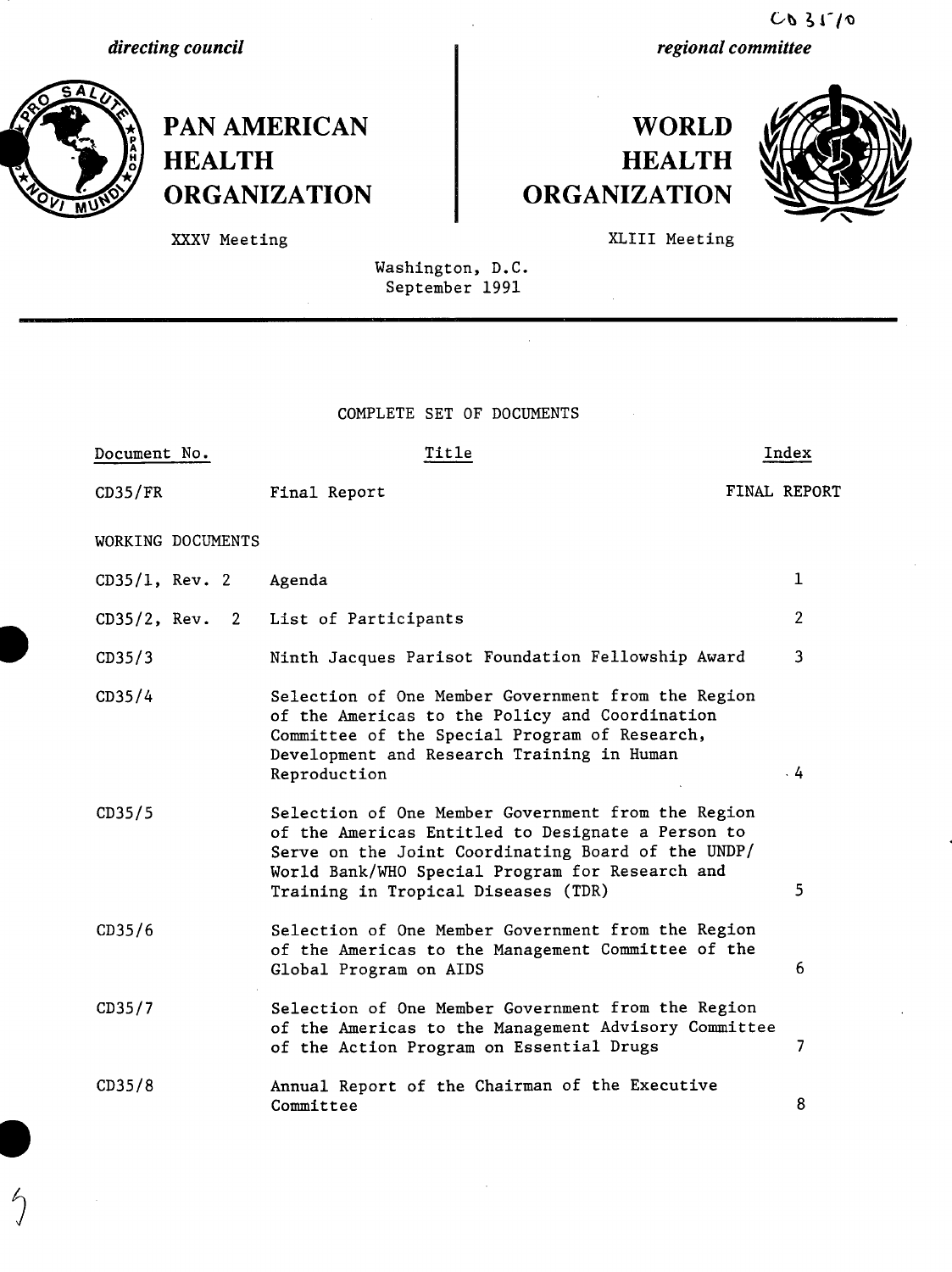| Document No.                  | Title                                                                                                                                                               | Index             |
|-------------------------------|---------------------------------------------------------------------------------------------------------------------------------------------------------------------|-------------------|
| CD35/9                        | Election of Three Member Governments to the<br>Executive Committtee on the Termination of the<br>Periods of Office of Canada, Trinidad and Tobago,<br>and Venezuela | 9                 |
| CD35/10                       | Report of the Award Committee of the PAHO Award<br>for Administration, 1991                                                                                         | 10                |
| $CD35/11$ and<br>ADD. I       | Report of the Advisory Committee on Health<br>Research                                                                                                              | 11                |
| CD35/12                       | Report of the Special Subcommittee on Women, Health<br>and Development                                                                                              | $12 \overline{ }$ |
| $CD35/13$ and<br>Corrig. (3)  | Proposed Program Budget of the Pan American Health<br>Organization for the Biennium 1992-1993                                                                       | 13 <sup>°</sup>   |
| $CD35/14 - \& ADD. I$         | Acquired Immunodeficiency Syndrome (AIDS) in the<br>Americas                                                                                                        | 14                |
| $CD35/15$ & ADDS.<br>I and II | Plan of Action for the Eradication of the Indige-<br>nous Transmission of Wild Poliovirus from the<br>Americas                                                      | 15                |
| CD35/16                       | Report on the Status of the Eradication/Elimination<br>of Certain Diseases from the Region                                                                          | 16                |
| CD35/17                       | Maternal and Child Health and Family Planning<br>Programs                                                                                                           | 17                |
| CD35/18                       | International Drinking Water Supply and Sanitation<br>Report on the Situation in the Region at<br>Decade.<br>the End of the Decade                                  | 18                |
| CD35/19                       | Evaluation of the Strategies for Health for All<br>by the Year 2000                                                                                                 | 19                |
| $CD35/20$ & ADD. I            | Cholera in the Americas                                                                                                                                             | 20                |
| $CD35/21$ & ADDS.<br>I and II | Report on the Collection of Quota Contributions                                                                                                                     | 21                |
| CD35/22                       | Interim Financial Report of the Director for the<br>Year 1990                                                                                                       | 22                |
| CD35/23                       | Appointment of the External Auditor                                                                                                                                 | 23                |
| CD35/24                       | Salary of the Director of the Pan American<br>Sanitary Bureau                                                                                                       | 24                |
| CD35/25                       | Amendments to the Financial Rules and Regulations<br>of the Pan American Health Organization                                                                        | 25                |
|                               |                                                                                                                                                                     |                   |

 $\mathcal{A}_\mathrm{c}$ 

- ii -